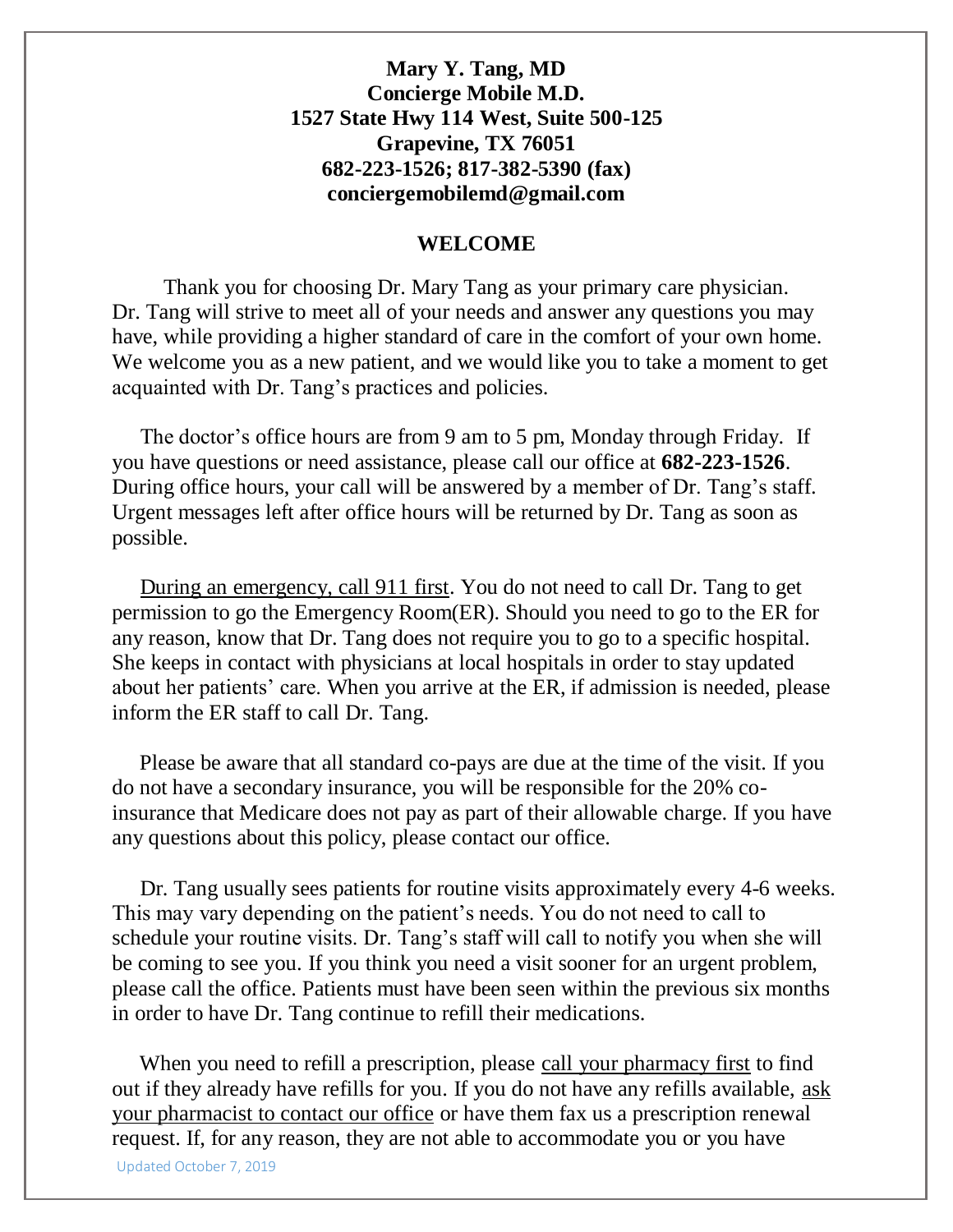additional questions, feel free to contact a member of Dr. Tang's staff during normal business hours. Please give 3 days' notice for any refills you need at a local pharmacy, and at least one week notice for a mail-in pharmacy to ensure you don't run out of your medications.

 If you are ever referred to a specialist or choose to see another physician for any reason, please notify our office. This will allow us to keep our records current and be aware of any medication changes that may have occurred. It is very important that both the specialist and Dr. Tang are aware of any changes that have occurred in your care to ensure that there are no adverse medication interactions. This includes any hospital stays or surgeries that may be necessary. Additionally, please ask any specialists you see to forward a copy of their consult notes to our office so that Dr. Tang is aware of any changes they have made or tests ordered.

 Thank you for taking the time to read this letter. If you have any questions or concerns, you may contact us at **682-223-1526 or [conciergemobilemd@gmail.com.](mailto:conciergemobilemd@gmail.com)** We wish you good health and happiness, and we welcome you to the practice.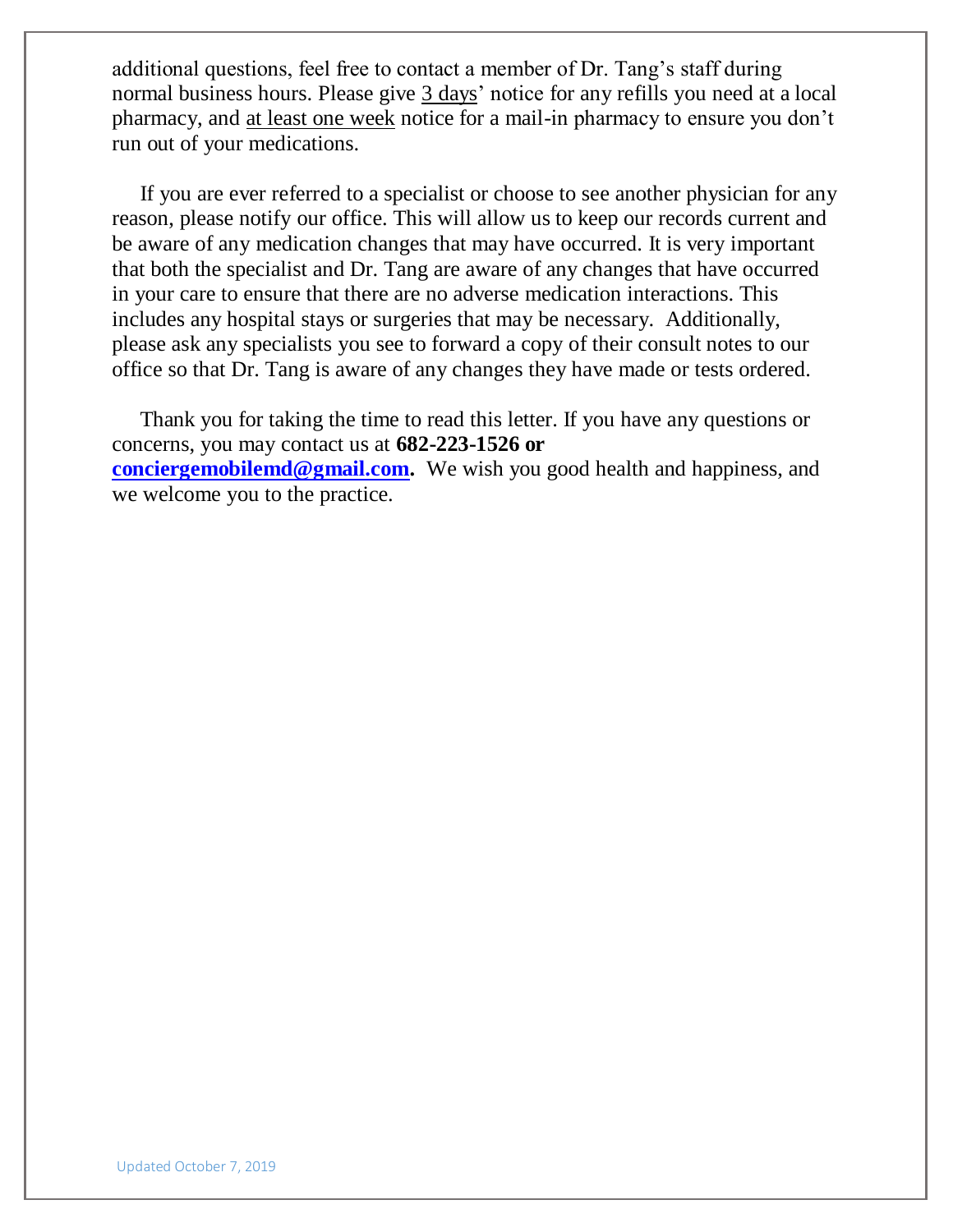#### **PATIENT INFORMATION FORM**

Leaving any fields blank will delay the processing of your request.

| <b>PERSONAL INFORMATION</b>                                                                                                                          |                        |                                     |  |  |  |  |
|------------------------------------------------------------------------------------------------------------------------------------------------------|------------------------|-------------------------------------|--|--|--|--|
| Patient's Full Name: (LAST) (MI) (FIRST)                                                                                                             |                        |                                     |  |  |  |  |
|                                                                                                                                                      |                        |                                     |  |  |  |  |
| Date of Birth $\frac{1}{\frac{1}{2} + \frac{1}{2}}$ mm dd yyyy                                                                                       | Sex (circle one) M / F |                                     |  |  |  |  |
| Race (please circle): White Black Hispanic Asian                                                                                                     |                        |                                     |  |  |  |  |
| American Indian/ Alaska Native Native Hawaiian/ Pacific Islander<br>Other                                                                            |                        |                                     |  |  |  |  |
|                                                                                                                                                      |                        | Cell Phone _____________________    |  |  |  |  |
|                                                                                                                                                      |                        | Preferred Language: _______________ |  |  |  |  |
| Address or Name of Assisted Living Facility:                                                                                                         |                        |                                     |  |  |  |  |
| <b>INSURANCE INFORMATION</b>                                                                                                                         |                        |                                     |  |  |  |  |
| Is patient covered by Medicare (circle one) YES / NO                                                                                                 |                        |                                     |  |  |  |  |
|                                                                                                                                                      |                        |                                     |  |  |  |  |
| What is patient's secondary insurance (if applicable)___________________________                                                                     |                        |                                     |  |  |  |  |
|                                                                                                                                                      |                        |                                     |  |  |  |  |
| Group Number__________________                                                                                                                       |                        |                                     |  |  |  |  |
| Customer Service Phone Number: (on back of card)________________                                                                                     |                        |                                     |  |  |  |  |
| *****PLEASE EMAIL, FAX, OR MAIL COPIES OF BOTH THE FRONT<br><u>AND BACK OF YOUR INSURANCE CARDS.*****</u><br>(Enlarged copies would be appreciated.) |                        |                                     |  |  |  |  |
| Updated October 7, 2019                                                                                                                              |                        |                                     |  |  |  |  |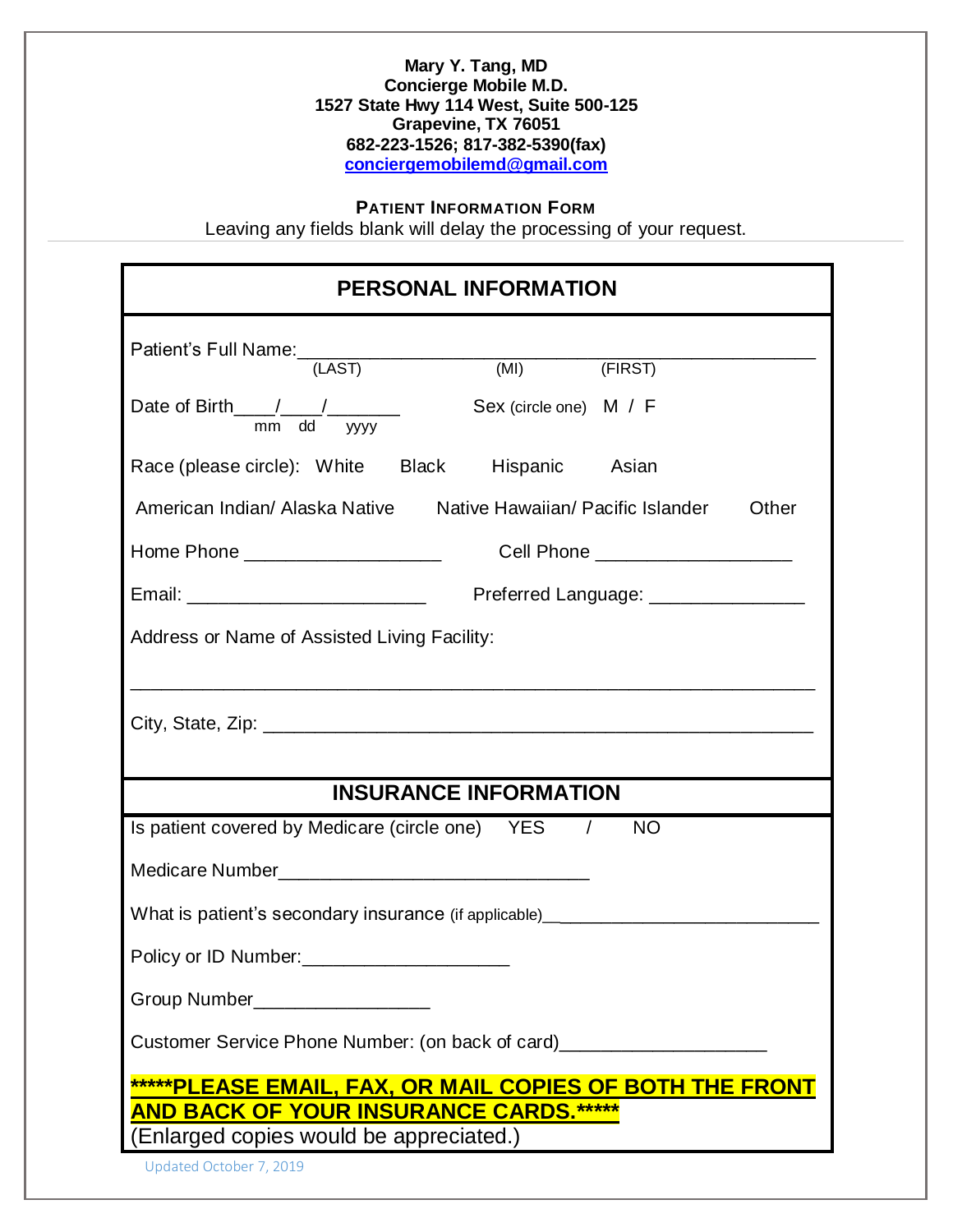| If other, please provide:                                                                                     | TO WHOM SHOULD BILLS BE SENT? (circle one) PATIENT / OTHER                        |
|---------------------------------------------------------------------------------------------------------------|-----------------------------------------------------------------------------------|
|                                                                                                               |                                                                                   |
|                                                                                                               |                                                                                   |
|                                                                                                               |                                                                                   |
|                                                                                                               |                                                                                   |
|                                                                                                               | Home Phone: _______________________ Cell Phone: ________________________________  |
|                                                                                                               |                                                                                   |
|                                                                                                               | <b>EMERGENCY CONTACT</b>                                                          |
|                                                                                                               | Name/Address of relative or friend not living at same address                     |
|                                                                                                               |                                                                                   |
|                                                                                                               |                                                                                   |
|                                                                                                               |                                                                                   |
|                                                                                                               | Home Phone: ________________________________ Email: _____________________________ |
|                                                                                                               | Cell Phone: _____________________ (circle one) voice mail / text                  |
|                                                                                                               | If you do not object to text messages, name of wireless carrier: _______________  |
| Relationship to Patient:____________________                                                                  |                                                                                   |
|                                                                                                               | <b>APPOINTMENT CONTACT</b>                                                        |
|                                                                                                               |                                                                                   |
| Preferred contact method (complete one):<br>Home phone: <u>_______________________________</u>                |                                                                                   |
|                                                                                                               | Cell phone: ______________________________(circle one) voice mail / text          |
|                                                                                                               | If you do not object to text messages, name of wireless carrier: _______________  |
| Email: 2008 2010 2021 2022 2023 2024 2022 2022 2023 2024 2022 2023 2024 2022 2023 2024 2022 2023 2024 2022 20 |                                                                                   |
|                                                                                                               | <b>Preferred* appointment time</b> (circle one): 10am-1pm 1pm-4pm<br>4pm-7pm      |
|                                                                                                               |                                                                                   |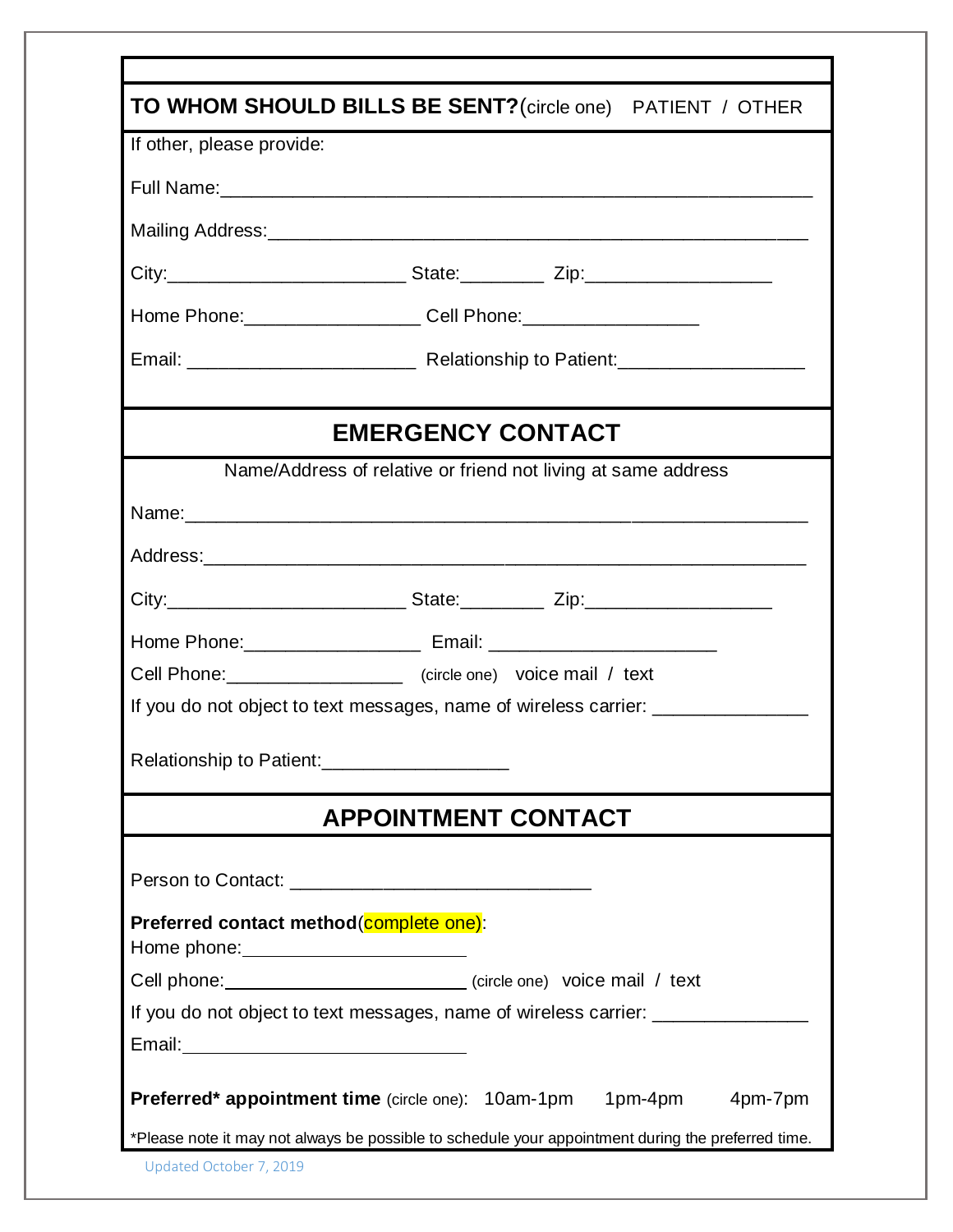#### **RECORD RELEASE FORM**

**DATE: \_\_\_\_\_\_\_\_\_\_\_\_\_\_\_\_\_\_\_\_\_\_\_\_\_**

**TO: \_\_\_\_\_\_\_\_\_\_\_\_\_\_\_\_\_\_\_\_\_\_\_\_\_\_\_**

**FAX #:**  $\blacksquare$ 

**Please release my medical records to Dr. Tang at the above address. Dr. Mary Tang is the Primary Care Physician for this patient and records are needed for the continuity care. Please release records via fax or thru the eClinicalWorks EHR.** 

**\_\_\_Hospital Chart Dated \_\_\_\_\_\_\_\_\_\_\_\_\_(Please include all dictated reports, labs, and x-**

**rays. Please do not send handwritten notes other than ER notes.)**

**\_\_\_ Office Chart (Most recent progress note, most recent labs, recent x-rays, any CT or** 

**MRI)** 

| Other: |  |  |  |  |
|--------|--|--|--|--|
|        |  |  |  |  |

**\_\_\_ Other: \_\_\_\_\_\_\_\_\_\_\_\_\_\_\_\_\_\_\_\_\_\_\_\_\_\_\_\_\_\_\_\_\_\_ \_\_\_ Other: \_\_\_\_\_\_\_\_\_\_\_\_\_\_\_\_\_\_\_\_\_\_\_\_\_\_\_\_\_\_\_\_\_\_**

**Thank you.**

**Sincerely,** 

**- - - - - - - - - - - - - - - - - - - - - - - - - - - - - - - - - - - - - - - - - - - - - - - - - - - - - - - -**

**COMPLETE INFORMATION BELOW LINE.**

**X\_\_\_\_\_\_\_\_\_\_\_\_\_\_\_\_\_\_\_\_\_\_\_\_\_\_\_\_\_\_\_\_\_\_\_\_\_\_\_\_\_\_\_\_\_\_\_\_\_\_\_\_\_\_\_\_\_\_\_\_\_ SIGNATURE**

**Please circle: PATIENT or Patient Representative**

**PRINTED NAME OF PATIENT\_\_\_\_\_\_\_\_\_\_\_\_\_\_\_\_\_\_\_\_\_\_\_\_\_\_\_\_\_\_\_\_\_\_**

**PATIENT'S DOB**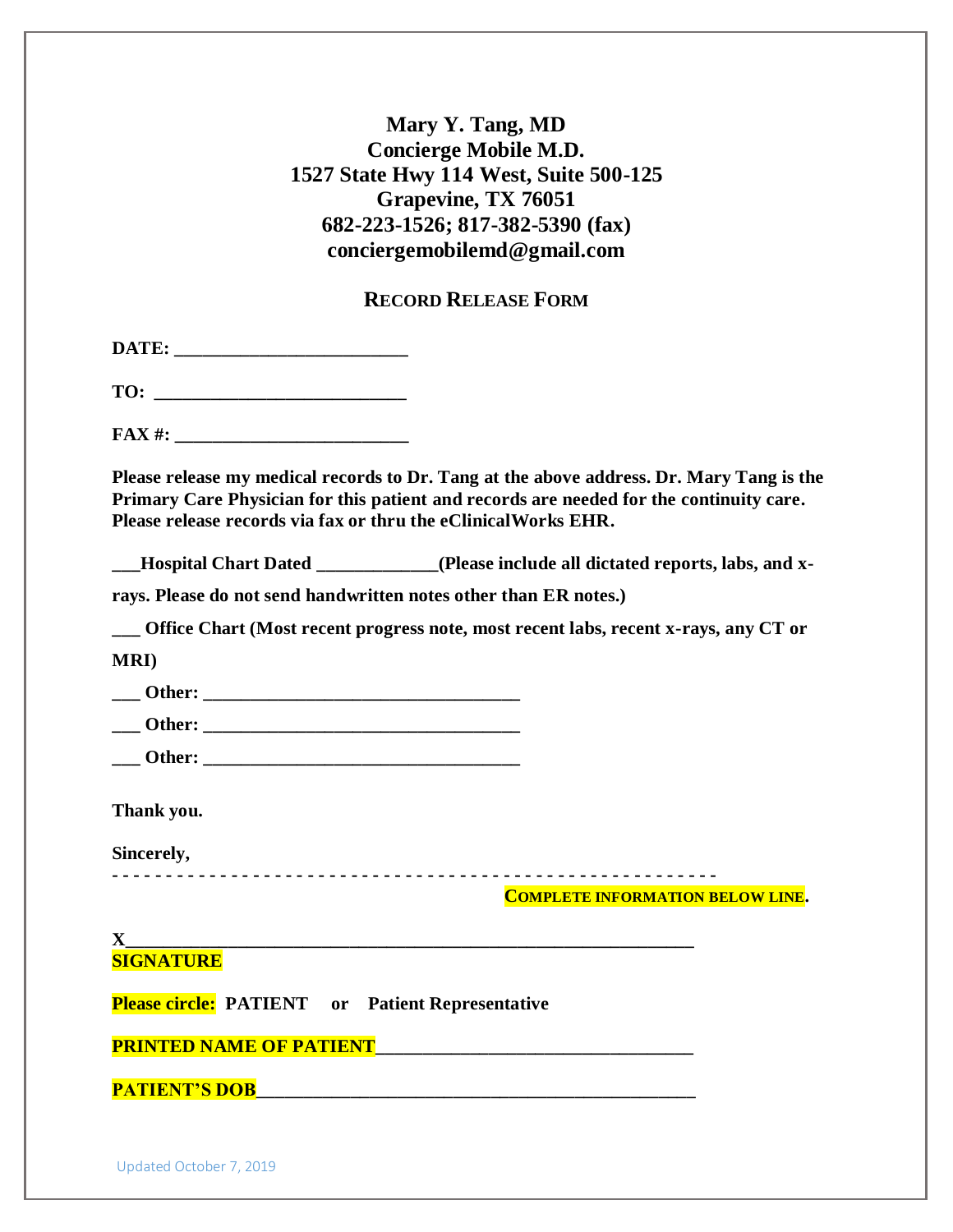#### **NOTICE OF PRIVACY PRACTICES (4/03)**

 This notice describes how health information about you may be used and disclosed and how you can get access to this information. It is effective April 14, 2003, and applies to all protected health information contained in your health records maintained by us. We have the following duties regarding the maintenance, use and disclosure of your health records:

(1) We are required by law to maintain the privacy of the protected health information in your records and to provide you with this Notice of our legal duties and privacy practices with respect to that information.

(2) We are required to abide by the terms of this Notice currently in effect.

(3) We reserve the right to change the terms of this Notice at any time, making the new provisions effective for all health information and records that we have and continue to maintain. All changes in this Notice will be prominently displayed and available at our office.

 **There are a number of situations in which we may use or disclose your confidential health information to other persons or entities**. Certain uses and disclosures will require you to sign an acknowledgement that you received this Notice of Privacy Practices. These include treatment, payment, and health care operations. Any use or disclosure of your protected health information required for anything other than treatment, payment or health care operations requires you to sign an Authorization. Certain disclosures that are required by law, or under emergency circumstances, may be made without your Acknowledgement or Authorization. Under any circumstance, we will use or disclose only the minimum amount of information necessary from your medical records to accomplish the intended purpose of the disclosure.

 We will attempt in good faith to obtain your signed Acknowledgement that you received this Notice to use and disclose your confidential medical information for the following purposes. These examples are not meant to be exhaustive, but to describe the types of uses and disclosures that may be made by our office once you have provided Consent.

**Treatment**: We will use your health information to make decisions about the provision, coordination or management of your healthcare, including analyzing or diagnosing your condition and determining the appropriate treatment for that condition. It may also be necessary to share your health information with another health care provider with whom we need to consult in respect to your care. These are only examples of uses and disclosures of medical information for treatment purposes that may or may not be necessary in your case.

**Payment:** We may need to use or disclose information in your health record to obtain reimbursement from you, from your health-insurance carrier, or from another insurer for our services rendered to you.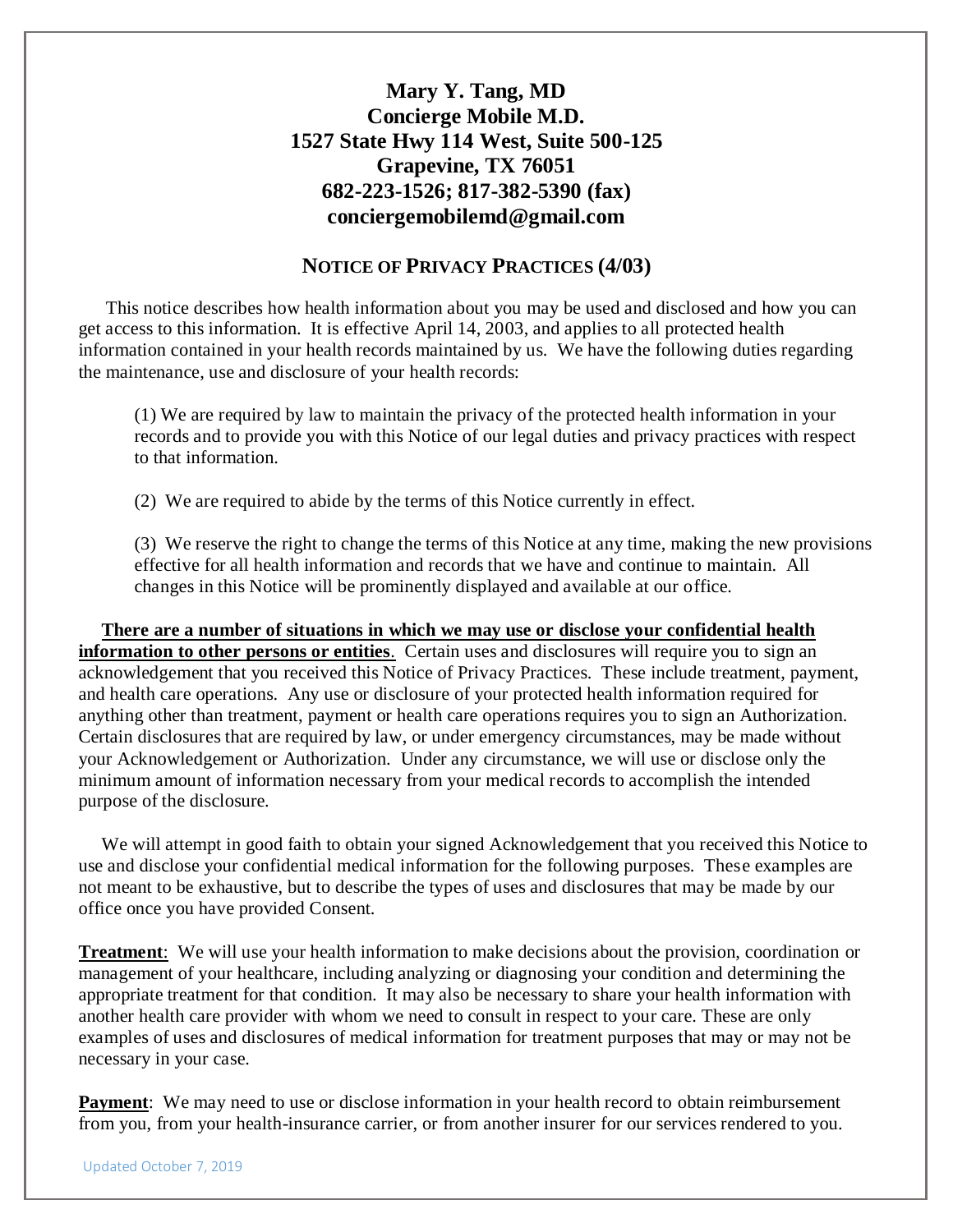This may include determinations of eligibility or coverage under the appropriate health plan, precertification and pre-authorization of services or reviewal of services for the purpose of reimbursement. This information may also be used for billing, claims management and collection purposes, and related healthcare data processing through our system.

**Operations**: Your health records may be used in our business planning and development operations, including improvements in our methods of operation, and general administrative functions. We may also use the information in our overall compliance planning, healthcare review activities, and arranging for legal and auditing functions.

There are certain circumstances under which we may use or disclose your health information **without first obtaining your Acknowledgement or Authorization**. Those circumstances generally involve public health and oversight activities, law-enforcement activities, judicial and administrative proceedings, and in the event of death. Specifically, we may be required to report to certain agencies information concerning certain communicable diseases, sexually transmitted diseases or HIV/AIDS status. We may also be required to report instances of suspected or documented abuse, neglect or domestic violence. We are required to report to appropriate agencies and law-enforcement officials information that you or another person is in immediate threat of danger to health or safety as a result of violent activity. We must also provide health information when ordered by a court of law to do so. We may contact you from time to time to provide appointment reminders or information about treatment alternatives or other healthrelated benefits and services that may be of interest to you

**Others Involved in Your Healthcare**: Unless you object, we may disclose to a member of your family, a relative, a close friend or any other person you identify, your protected health information that directly relates to that person's involvement in your health care. If you are unable to agree or object to such a disclosure, we may disclose such information as necessary if we determine that it is in your best interest based on our professional judgment. We may use or disclose protected health information to notify or assist in notifying a family member, personal representative or any other person that is responsible for your care, your location, general condition or death. Finally, we may use or disclose your protected health information to an authorized public or private entity to assist in disaster relief efforts and to coordinate uses and disclosures to family or other individuals involved in your healthcare.

**Communication Barriers and Emergencies**: We may use and disclose your protected health information if we attempt to obtain consent from you but are unable to do so because of substantial communication barriers and we determine, using professional judgment, that you intend to consent to use or disclosure under the circumstances. We may use or disclose your protected health information in an emergency treatment situation. If this happens, we will try to obtain your consent as soon as reasonably practicable after the delivery of treatment. If we are required by law or as a matter of necessity to treat you, and we have attempted to obtain your consent but have been unable to obtain your consent, we may still use or disclose your protected health information to treat you.

 Except as indicated above, your health information will not be used or disclosed to any other person or entity without your specific Authorization, which may be revoked at any time. In particular, except to the extent disclosure has been made to governmental entities required by law to maintain the confidentiality of the information, information will not be further disclosed to any other person or entity with respect to information concerning mental-health treatment, drug and alcohol abuse, HIV/AIDS or sexually transmitted diseases that may be contained in your health records. We likewise will not disclose your health-record information to an employer for purposes of making employment decisions, to a liability insurer or attorney as a result of injuries sustained in an automobile accident, or to educational authorities, without your written authorization.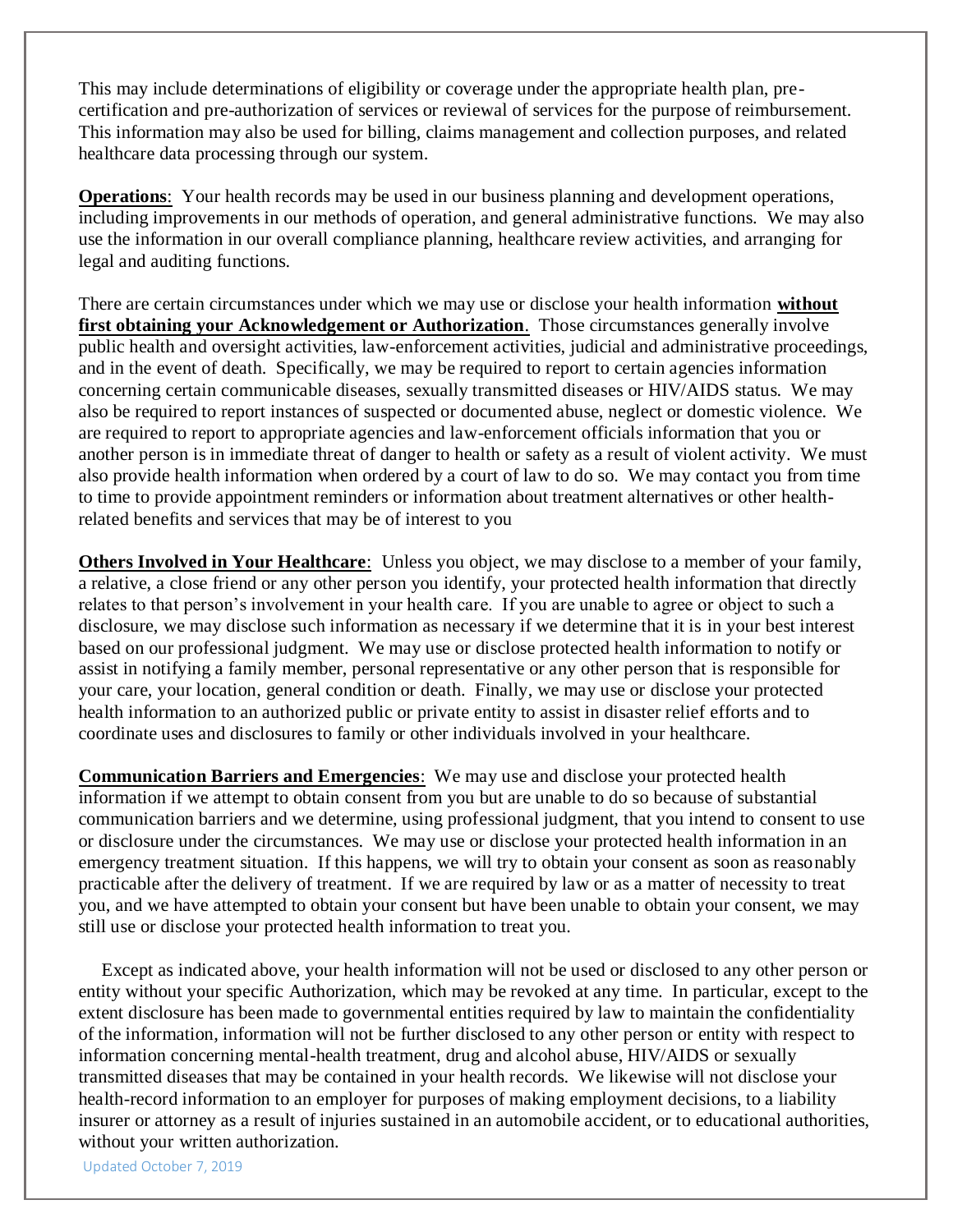#### You have certain **rights regarding your health record information**, as follows:

(1) You may request that we restrict the uses and disclosures of your health record information for treatment, payment and operations, or restrictions involving your care or payment related to that care. We are not required to agree to the restriction; however, if we agree, we will comply with it, except with regard to emergencies, disclosure of the information to you, or if we are otherwise required by law to make a full disclosure without restriction.

(2) You have a right to request receipt of confidential communications of your medical information by an alternative means or at an alternative location. If you require such an accommodation, you may be charged a fee for the accommodation and will be required to specify the alternative address or method of contact and how payment will be handled.

(3) You have the right to inspect, copy and request amendments to you health records. Access to your health records will not include psychotherapy notes contained in them, or information compiled in anticipation of or for use in a civil, criminal or administrative action or proceeding to which your access is restricted by law. We will charge a reasonable fee for providing a copy of your health records, or a summary of those records, at your request, which includes the cost of copying, postage, and preparation or an explanation or summary of the information.

(4) All requests for inspection, copying and/or amending information in your health records, and all requests related to your rights under this Notice, must be made in writing and addressed to the Privacy Officer at our address. We will respond to your request in a timely fashion.

(5) You have a limited right to receive an accounting of all disclosures we make to other persons or entities of your health information except for disclosures required for treatment, payment and healthcare operations, disclosures that require an Authorization, disclosure incidental to another permissible use or disclosure, and otherwise as allowed by law. We will not charge you for the first accounting in any twelve-month period; however, we will charge you a reasonable fee for each subsequent request for an accounting within the same twelve-month period.

(6) If this notice was initially provided to you electronically, you have the right to obtain a paper copy of this notice and to take one home with you if you wish.

 You may file a written complaint to us or to the Secretary of Health and Human Services if you believe that your privacy rights with respect to confidential information in your health records have been violated. All complaints must be in writing and must be addressed to the Privacy Officer (in the case of complaints to us) or to the person designated by the U.S. Department of Health and Human Services if we cannot resolve your concerns. You will not be retaliated against for filing such a complaint. More information is available about complaints at the government's web site, [http://www.hhs.gov/ocr/hipaa.](http://www.hhs.gov/ocr/hipaa)

All questions concerning this Notice or requests made pursuant to it should be addressed to: PRIVACY OFFICER, PO Box 1473, Grapevine, TX 76099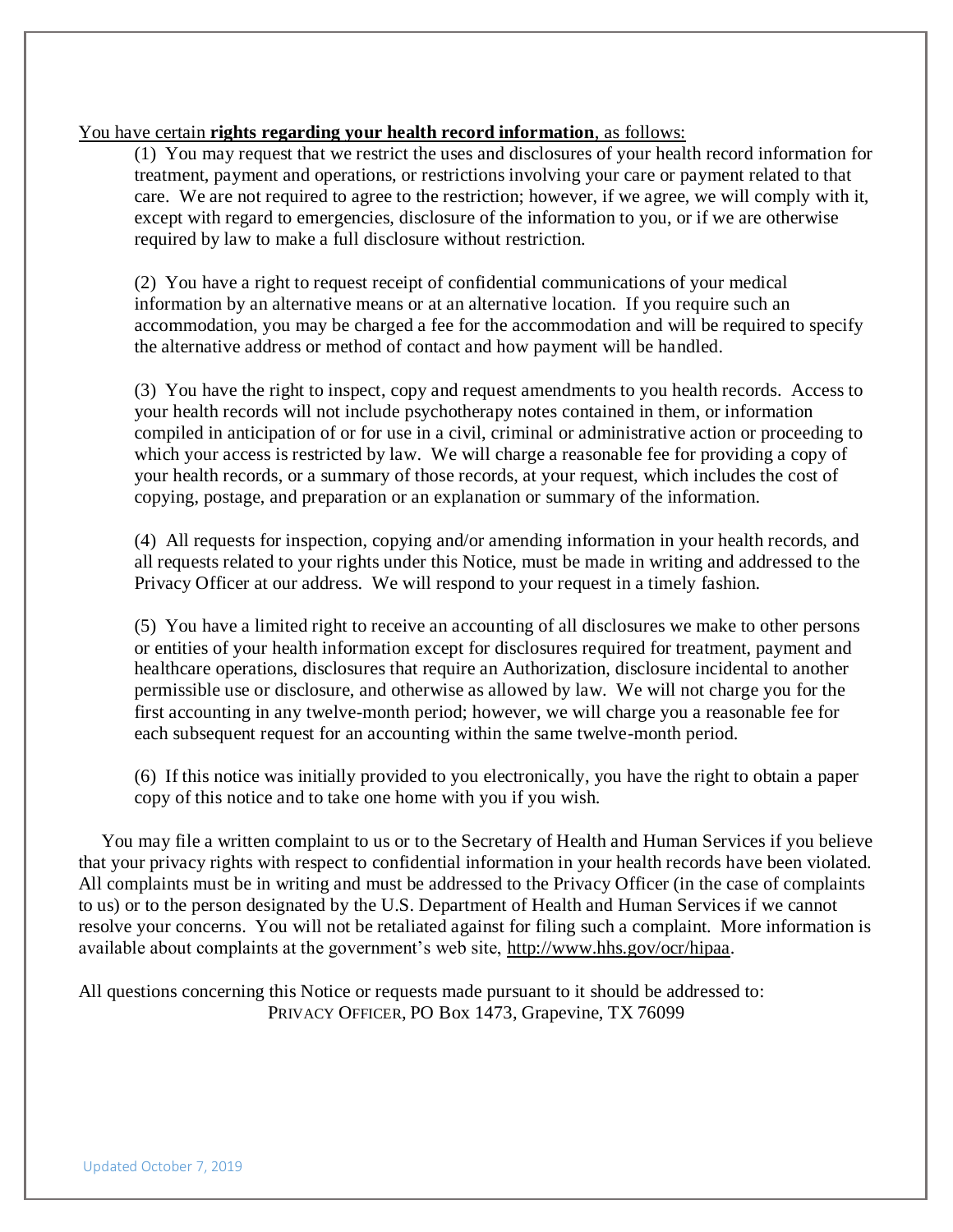## **CONSENT FOR PURPOSES OF TREATMENT, PAYMENT & HEALTHCARE OPERATIONS (3/03)**

I consent to the use or disclosure of my protected health information by Dr. Tang for the purpose of analyzing, diagnosing or providing treatment to me, obtaining payment for my health care bills or to conduct health care operations of Dr. Tang. I understand that analysis, diagnosis or treatment of me by Dr. Tang may be conditioned upon my consent as evidenced by my signature below.

I understand I have the right to request a restriction as to how my protected health information is used or disclosed to carry out treatment, payment or healthcare operations of the practice. Dr. Tang is not required to agree to the restrictions that I may request. However, if Dr. Tang agrees to a restriction that I request, the restriction is binding on Dr. Tang.

I have the right to revoke this consent, in writing, at any time, except to the extent that Dr. Tang has taken action in reliance on this Consent.

My "protected health information" means health information, including my demographic information, collected from me and created or received by my physician, another health care provider, a health plan, my employer or a health care clearinghouse. This protected health information relates to my past, present or future physical or mental health or condition and identifies me, or there is a reasonable basis to believe the information may identify me.

I have been provided with a copy of the Notice of Privacy Practices of Dr. Tang. The Notice of Privacy Practices describes the types of uses and disclosures of my protected health information that will occur in my treatment, payment of my bills or in the performance of health care operations of Dr. Tang. This Notice of Privacy Practices also describes my rights and the duties of Dr. Tang with respect to my protected health information.

Dr. Tang reserves the right to change the privacy practices that are described in the Notice of Privacy Practices. I may obtain a revised notice of privacy practices by calling the office of Dr. Tang and requesting a revised copy be sent in the mail or asking for one at the time of my next appointment.

**\_\_\_\_\_\_\_\_\_\_\_\_\_\_\_\_\_\_\_\_\_\_\_\_\_\_\_\_\_\_\_\_\_\_\_\_\_\_ \_\_\_\_\_\_\_\_\_\_\_\_\_\_\_\_\_\_\_\_\_\_\_\_\_\_\_\_\_\_\_\_\_\_\_\_**

**\_\_\_\_\_\_\_\_\_\_\_\_\_\_\_\_\_\_\_\_\_\_\_\_\_\_\_\_\_\_\_\_ \_\_\_\_\_\_\_\_\_\_\_\_\_\_\_\_\_\_\_\_\_\_\_\_\_\_\_\_\_\_\_\_\_\_\_\_\_\_\_\_\_\_**

|  | <b>Signature of Patient or Personal Representative</b> |
|--|--------------------------------------------------------|
|  |                                                        |
|  |                                                        |
|  |                                                        |

**Printed Name of Patient** 

**Date of Signing Conserverse Description of Personal Representative's Authority** 

**Please Circle: Patient or Patient Representative**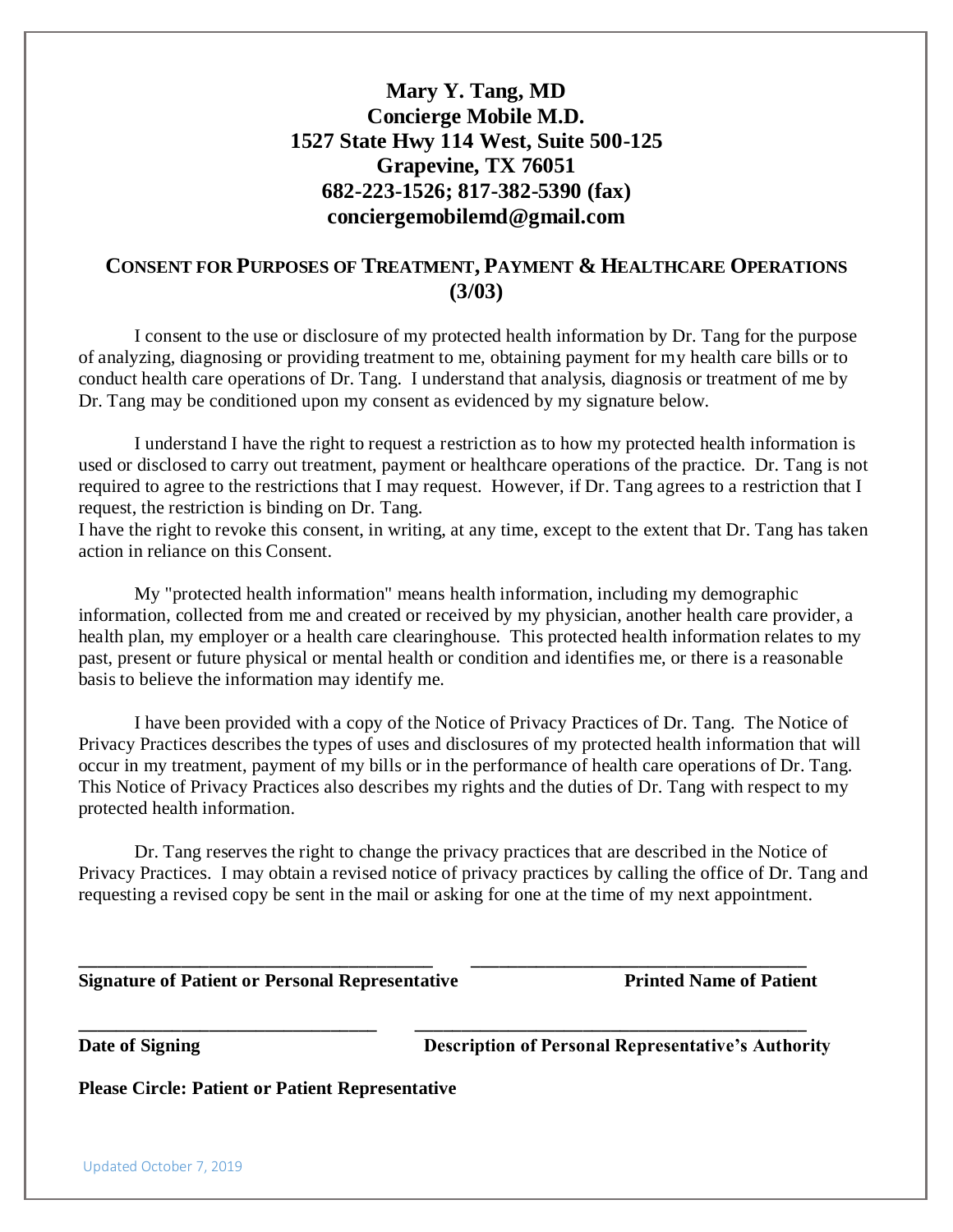#### **FINANCIAL RESPONSIBILITY**

- $\cdot$  I understand that Dr. Tang accepts Medicare assignment. This means that she accepts Medicare's allowed amount as payment for services. Because Medicare only pays 80% of that allowed amount. I understand that I will be responsible for the remaining 20%. If I have secondary insurance, Dr. Tang will bill my secondary for this 20%. However, if for any reason my secondary does not pay, I will be responsible for the 20%.
- $\div$  I understand that Dr. Tang does not accept Medicare HMO's and that I will be financially responsible for payment of services if Medicare denies payment due to my participation in an HMO program. I will also be responsible for payment if I choose to cancel Medicare Part B coverage.

 $\cdot \cdot$  I further understand that Dr. Tang will not schedule new patients until insurance is verified.

- $\triangleleft$  It is my responsibility to notify Dr. Tang of any changes in my insurance.
- I hereby assign Dr. Tang any money payable to me under my insurance coverage, and/or other arrangements with third parties, for payment of such services. I also agree to be financially responsible for any testing or treatment that may not be considered by my insurance company to be medically necessary.
- $\cdot$  If the patient does not have a secondary/supplemental insurance, the 20% co-insurance is due at the time of the visit, payable by cash or check only. Returned checks will be charged a \$35 fee.
- $\cdot$  I further understand that Medicare allows the physician to bill for Chronic Care Management and/or Care Plan Oversight between visits every month. This includes telephone management/consultation and coordination of services with home health agencies and other healthcare providers. I understand that Medicare will pay for 80% of these services. If my secondary insurance does not cover the 20% for these services, I will be responsible for the 20%.
- $\div$  I understand that Dr. Tang's office reserves the right to charge \$50 for any appointments cancelled with less than 24 hours' notice.

\_\_\_\_\_\_\_\_\_\_\_\_\_\_\_\_\_\_\_\_\_\_\_\_\_\_\_\_\_\_\_\_\_\_\_\_\_\_\_\_\_\_\_\_\_\_\_\_\_\_\_\_\_\_\_\_\_\_\_\_\_\_\_\_\_\_\_\_\_\_\_\_\_\_\_\_\_

 $\div$  This agreement will be retroactive to October 2018 for all patients.

**Patient or Patient Representative Signature Printed Name Date Date** 

# **Patient Name (if signed by Patient Representative)**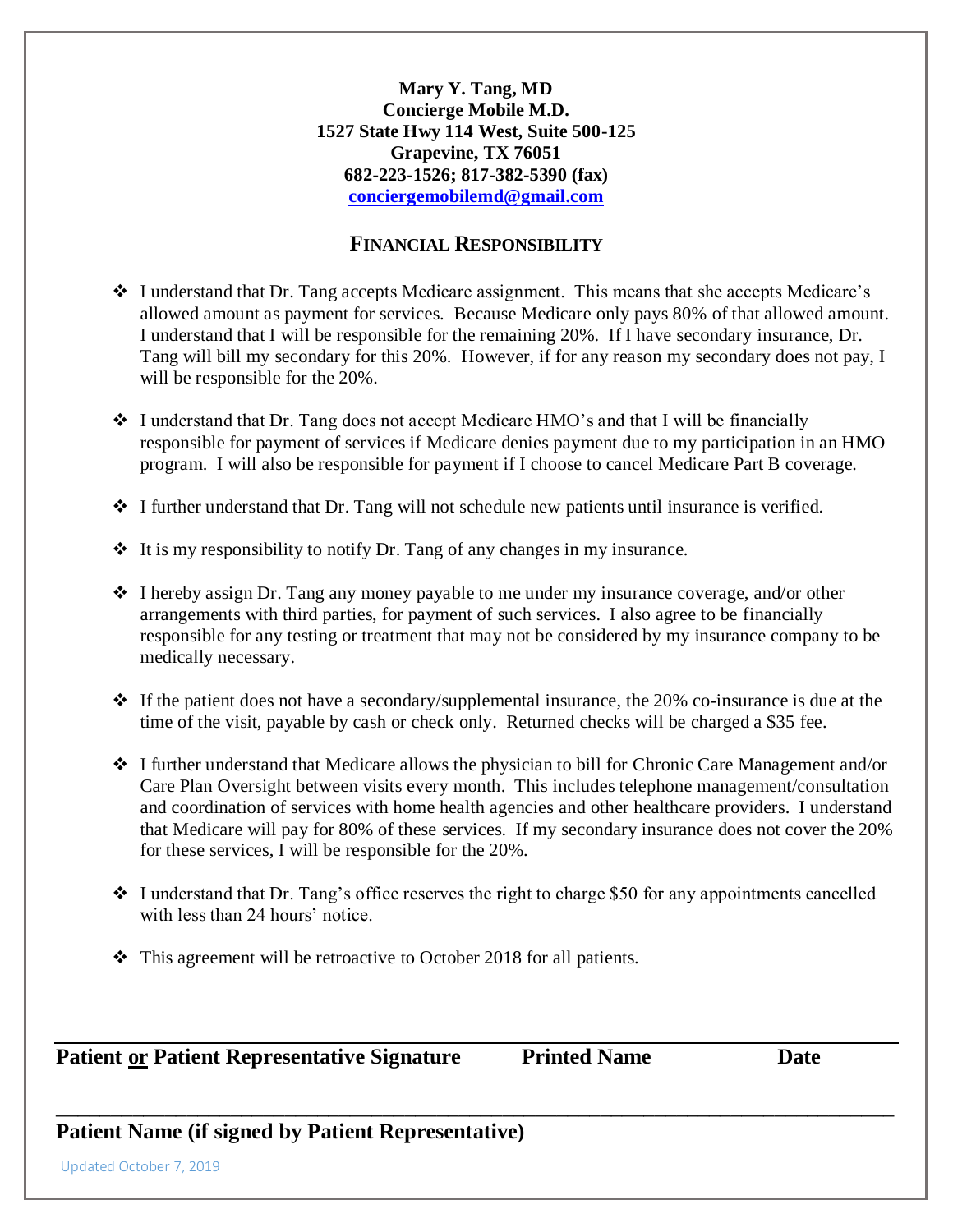#### **AUTHORIZATION TO RELEASE INFORMATION**

Patient Name

1. I DO\_\_\_\_\_\_\_DO NOT\_\_\_\_\_\_ authorize Dr. Tang and her staff to use email to communicate with **me** regarding my medical issues. I understand emails are not HIPAA compliant and that the information contained in the email is not guaranteed to remain private.

I DO\_\_\_\_\_\_\_DO NOT\_\_\_\_\_\_ authorize Dr. Tang and her staff to use email to communicate with **my family member(s) listed below** regarding my medical issues. I understand emails are not HIPAA compliant and that the information contained in the email is not guaranteed to remain private.

If I do authorize the use of email, I release Dr. Mary Tang and staff from any liability of breach of privacy that may result from the use of email communications.

2. I authorize Dr. Tang and staff to speak to the following family members regarding any and all issues relating to my health:

 $Email:$ 

\_\_\_\_\_\_\_\_\_\_\_\_\_\_\_\_\_\_\_\_\_\_\_\_\_\_\_\_\_\_\_\_\_\_\_\_\_ Email: \_\_\_\_\_\_\_\_\_\_\_\_\_\_\_\_\_\_\_\_\_\_\_\_\_\_

I do NOT authorize Dr. Tang and her staff to speak to the following family members regarding any and all issues relating to my health:

3. My medical power of attorney is\_\_\_\_\_\_\_\_\_\_\_\_\_\_\_\_\_\_\_\_\_\_\_\_\_\_\_\_\_\_\_\_\_\_\_\_\_\_\_\_\_

\_\_\_\_\_\_\_\_\_\_\_\_\_\_\_\_\_\_\_\_\_\_\_\_\_\_\_\_\_\_\_\_\_\_\_\_\_ \_\_\_\_\_\_\_\_\_\_\_\_\_\_\_\_\_\_\_\_\_\_\_\_\_\_\_\_\_\_\_\_\_\_\_\_\_

4. My financial power of attorney is

5. If the patient resides at an assisted living facility, the patient authorizes Dr. Tang and her staff to discuss any and all issues of medical care in regards to the patient with the staff at the facility who are involved with his/her care. The patient will hold Dr. Tang and staff harmless for any breach of privacy issues related to these discussions.

**\_\_\_\_\_\_\_\_\_\_\_\_\_\_\_\_\_\_\_\_\_\_\_\_\_\_\_\_\_\_\_\_\_\_\_\_\_\_ \_\_\_\_\_\_\_\_\_\_\_\_\_\_\_\_\_\_\_\_\_\_\_\_\_\_\_\_\_\_\_\_\_\_\_\_**

(Initial here)

**Signature of Patient or Patient Representative Date**

**Printed name of Patient or Patient Representative** 

**\_\_\_\_\_\_\_\_\_\_\_\_\_\_\_\_\_\_\_\_\_\_\_\_\_\_\_\_\_\_\_\_\_\_\_\_\_** 

**Please Circle: Patient or Patient Representative**